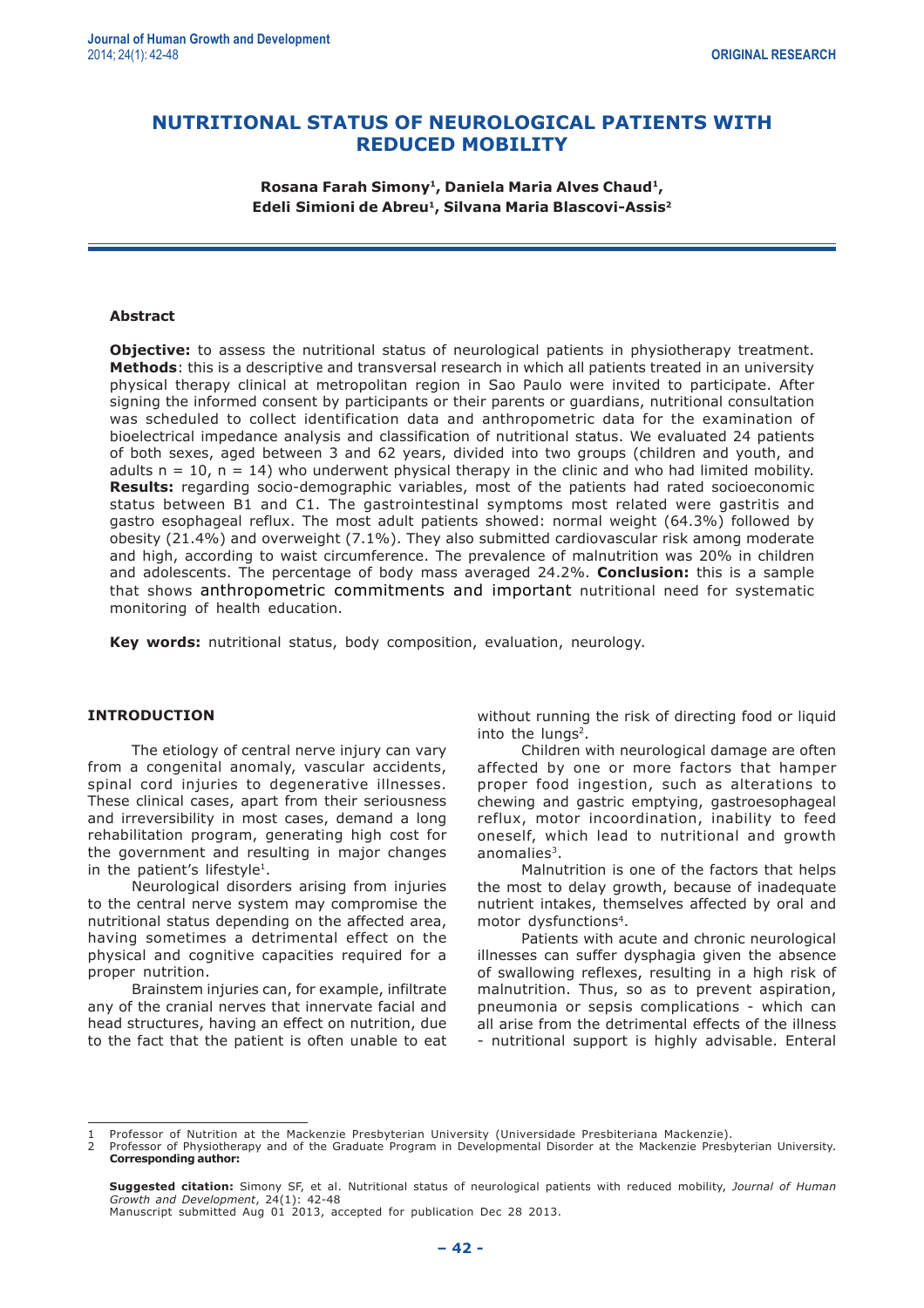tube feeding may be necessary when there is a high risk of food aspiration or when the patient does not ingest enough to meet nutritional needs2.

Kuperminc and Stevenson<sup>5</sup>, after reviewing the literature, claim that suction, chewing and swallowing disorders are common in patients with cerebral palsy and explain inadequate food intakes, exacerbating thereby the risk of malnutrition. In addition, many children with functional motor limitations are kept on inappropriate diets for their age for long periods, resulting in deficiency anaemia (mainly for lack of iron), malnutrition and repetitive infections, due to the unvaried offer of certain types of food (milk and dairy products, flour foods or juices after the age of six.) Malnourished children do not grow normally and their reply to the stimuli that promote development is hindered and increase nutritional risk.

Thus, a diet must be planned according with the clinical characteristics and the limitations of each patient, so as to, among others, help swallowing and reduce the reflux of gastric content into the esophagus. It is recommended that the child's head and body are kept in an uptilted position for a few minutes following a meal. In children with gastroesophageal reflux, meals must be of smaller amounts and served at shorter intervals so as to prevent loss of overall daily nutritional intakes. Children with difficulties to ingest liquid must be fed small amounts of mildly-consistent meals and given juice thickened with fruits and jelly, ensuring, thereby an adequate level of hydration<sup>6</sup>.

Another common complication in neurological patients is intestinal constipation. This is so because the longer the faeces remain in the colon, the harder they get, and more water absorption is needed; hence constipation. Chronic intestinal constipation is the result of, among others, a number of factors, such as, limited intake of fiber and liquids, few physical activities and use of antacids and anti-epileptic medicine7.

If the colon (large intestines) is not yet dilated (megacolon)<sup>8</sup>, families must be encouraged to offer a diet based on the adequate intake of liquids in general, foods rich in fiber, such as fruits (papaya, pineapple, orange with bagasse, black plum, mango, water melon) vegetables (mainly those of raw leaves) pulses (beans, peas, lentils) and wholemeal foods.

Some neurological patients often suffer digestive complications, pressure ulcers and weight gain. This weight gain usually occurs a few months after loss of body mass associated with the recovery from serious injuries, compromising sometimes basal metabolism by 10 to 30%, when compared to a person of the same age range, which reduces the energy needs in these patients. These two agents facilitate, thus, weight gain<sup>9</sup>.

The study of nutritional management of neurological patients has developed in the last years since the nutritional condition greatly affects the body's physiological responses and the state of injury in which they find themselves.

Growth disturbances are related to restricted mobility which results from neurological or biomechanical constraints. One hypothesis about disturbances to growth is related to nutritional factors, including inadequate diet, a result of swallowing and speech motor control difficulties. The application of physical force to the bones leads to a significant gain in bone mass $10$  $irrespective of an individual's age and gender<sup>11</sup>. A$ decrease in strain, which is characterized by the mechanical pressure on the bones, resulting from extended periods of immobility is also related to a decrease in bone formation $12$ . Lack of active mobility, therefore, affects different aspects of a neurological patient's life, justifying therefore research into nutritional aspects.

Anthropometry measures in a static way the different body parts. It includes weight, height, skin folds and limbs circumference. Among the advantages of anthropometric measurement, low cost, simple equipment and ease of result attainment stand out<sup>13</sup>. It is recommended to patients of different ages and levels of nutrition. These measures are extensively used in the assessment of nutritional status on an individual and broad population level, due especially to the ease with which measurements can be checked, the low-cost involved and to the vast availability of data on these. The most common measurements used in the nutritional diagnosis are weight and height. Generally, these measurements are used together, giving rise to indexes, such as the body mass index  $-$  BMI<sup>14</sup>.

BMI is recommended by the World Health Organization – WHO $15$  as a fast and cheap means to measure body fat. Despite all the advantages, recent studies have called into question the use of BMI on patients with spinal cord injuries because of changes in the body composition (loss of lean body mass and its replacement by fat mass). One of the examples was a review study carried out by Buchholz and Bugaresti<sup>16</sup> on patients with spinal cord injuries, in which BMI average measurements between 20 and 27 kg/ m2 were found, supposedly similar to those recommended by WHO<sup>17</sup> to classify overweight and obesity. However, it is not known yet if these cut-off points could be used with patients with spinal cord injuries or other neurological impairment. This is because BMI may be underestimated due to difficulties in the collection of weight and height data, which are many times given by the patients themselves, putting under question the reliability of the results. Therefore, one alternative means of nutritional assessment is the electrical bioimpedance method through which the percentage of body fat can be obtained. Although the test does not reveal how fat is spread in the body, it allows us to find out if the values are within those recommended with regards to health standards and the prevention of chronic diseases in adult life<sup>18</sup>.

Obesity is directly related to body fat percentage (%F); however it is not possible to quantify it within the minimum error rates possible. In the last years, researchers in the area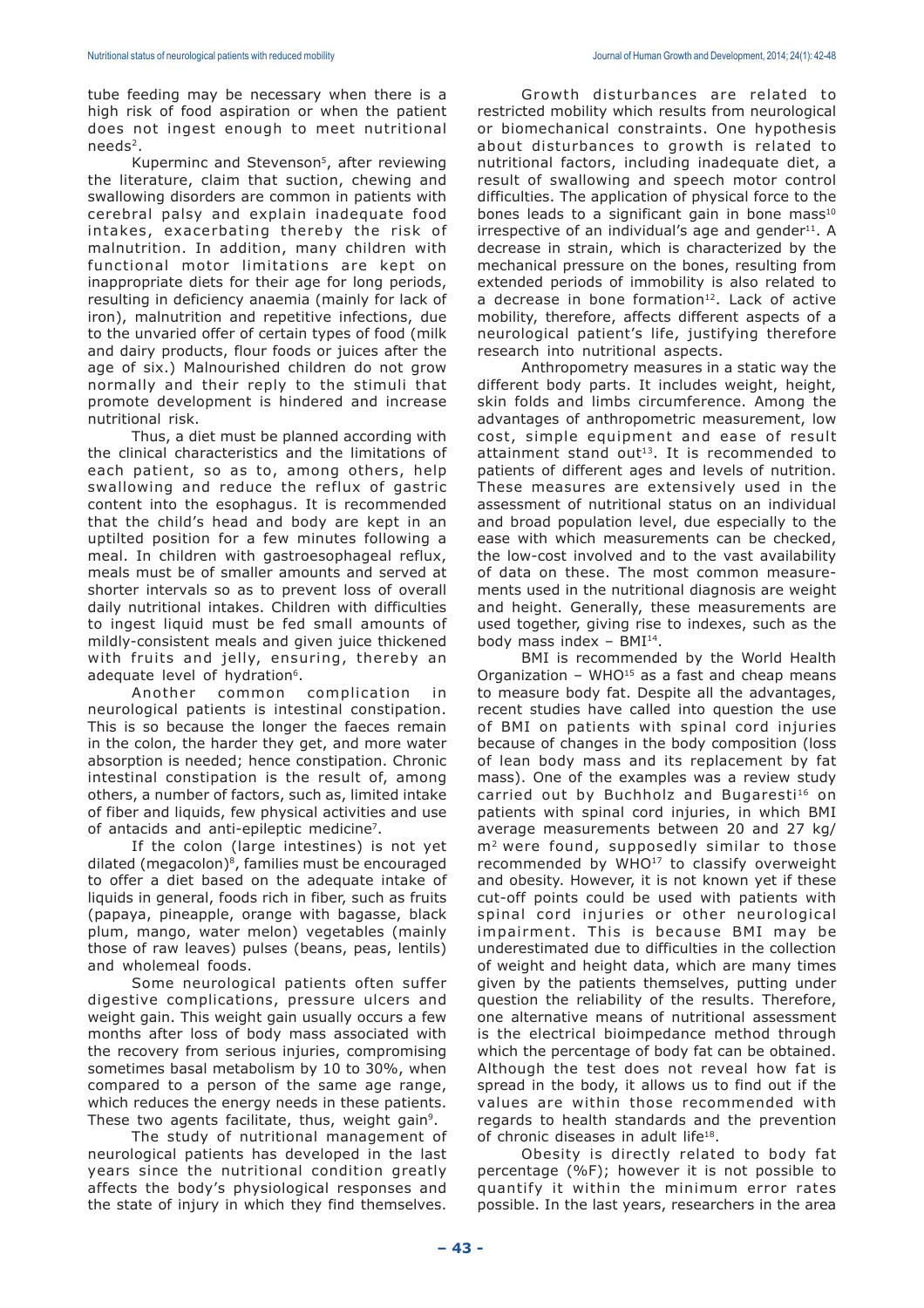have developed and validated different techniques of evaluation of body composition. Yet, most of these meant high costs, rendering unfeasible their  $use<sup>19</sup>$ .

Because of all this, determining the nutritional condition and the body composition of neurological patients is of crucial importance, since they are vulnerable to weight gain and to an increase in the percentage of body fat, which can directly affect their mobility and degree of independence, hampering or limiting physiotherapeutic treatment and the continuity of assistance.

Thus, the aim of this study is to assess the nutritional status of individuals with neurological injuries, as well as describing their nutritional status from measurements of body mass index and body fat percentage.

## **Methods:**

This was a cross-sectional study with primary data collection, in which patients treated at the physiotherapy clinic of a community university in São Paulo were assessed within the months of March 2011 and February 2012. The criteria for inclusion was the submission of a medical diagnosis of neurological damage and limited mobility, of gait abnormality and use of means of support such as crutches, walking sticks, walkers or wheelchairs.

At the beginning, a socio-demographic and lifestyle questionnaire was used containing, among others, questions on age, gender, educational background, marital status, smoking and drinking habits, gastrointestinal health and place and duration of injury. The socio-economic questionnaire recommended by the Brazilian Association for Demographic Studies - ABEP<sup>20</sup> was used with the aim of describing more precisely the socioeconomic level.

Data on anthropometric variables, nutritional status classification and the bioimpedance analysis test were individually collected, at a time set with the patients and their legal guardians. The project was submitted to and approved by the Committee for Ethics in Research of the Mackenzie Presbyterian University under no. 1340/04/2011 and CAAE no. 0035.0.272.000-11.

**Anthropometric Variables**: The following criteria were adopted for the collection of anthropometric variables:

a) Weight:

• Children: those patients who could remain in an upright position were weighed on the scales, but when this was not possible, the accompanying adult was individually weighed prior to being weighed with the child on their lap. The child's weight was then obtained by deducting the amounts found. The weight was measured in Kilograms, using Filizola® platform scales for a maximum weight of 150 kilograms and a minimum of 100 grams. The patients wore light clothes and were barefoot when weighed.

• Adults: the patients were carried by physiotherapy team members and placed on a stretcher, so that the wheelchair could be weighed separately on the scales provided for this

purpose. Then, the patients were put back in their respective wheelchairs and weighed. The patient's weight was obtained by deducting the value of the wheelchair. When weighing was not possible, the weight was provided verbally by the patients or their guardians.

b) Height

Height was calculated on the length of arm, which was arrived at by having one of the arms stretched out in a 90° angle with the body, measuring the distance between the wishbone and the tip of the middle finger. A flexible metric tape measure was used for this. Estimated height was obtained through the Kwok and Whitelaw<sup>21</sup> equation, that is, the length between the wishbone and the arm (cm) multiplied by 2. In the cases this method could not be applied, height was given verbally from the patients or their guardians.

c) Waist Circumference

The abdominal circumference (AC) measurement was used around the umbilical button with the help of a 2mt-long inextensible tape measure and with a 1mm precision as measurement of waist circumference (WC) was impossible since most patients were on a wheelchair.

## **Classification of the nutritional status and the risk of metabolic diseases:**

Classification of the nutritional status was realized following the body mass index (BMI) using the classification criteria recommended by the World Health Organization<sup>17</sup> for adults and the growth curves of this index for children and adolescents<sup>15</sup>, using values of percentiles as reference. The patients' nutritional status was classified as malnutrition, eutrophy, overweight and obesity, based on the weight (kilograms) and height (meters) anthropometric variables.

As for the risk of cardiovascular diseases and the presence of abdominal obesity, the criteria used was the one proposed by Taylor et al<sup>22</sup> for children and adolescents with AC above the 80th percentile, according to age and gender. For adults, references by the International Diabetes Federation (IDF)<sup>23</sup> and the National Cholesterol Education Program (NCEP)24 were used and defined as:

• No risk: below 80 cm in adult women and below 94 cm in adult men

• Moderate risk: above 80 cm in adult women and above 94 cm in adult men

• High risk: above 120 cm in adult men; there are no reference values for children and adolescents.

#### **Bimpedance Testing:**

Following the collection of anthropometric data, all the patients underwent a bioelectrical impedance analysis (BIA), which is based on the conduction of low intensity electric current and estimates the percentage of lean body mass, fat mass, percentage of water and the basal metabolic rate. Prior to the execution of the test, all patients and their accompanying family members received the necessary instructions for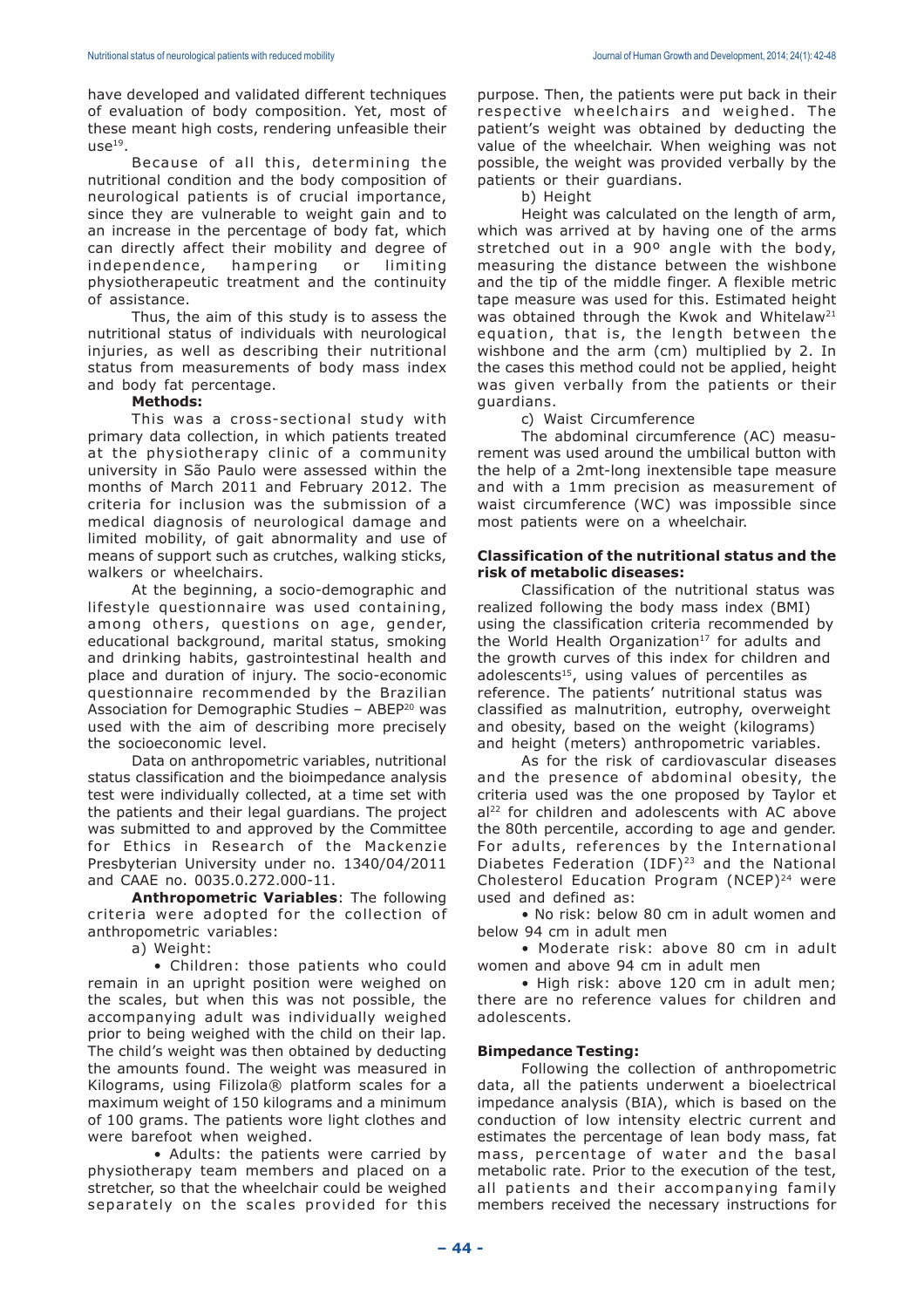the performance of the test so as to ensure the reliability of the data obtained.

The bioelectrical impedance analysis was carried out using a TANITA® model TBF-305 analyzer of corporal composition, with the patient lying on a non-conducting stretcher, with their arms and legs stretched at the surface's level. Then, the patient's skin was cleaned with alcohol-soaked cotton wool on the electrodes' contact areas, be they the left foot, ankle, hand and wrist so that the analyzer could be programmed to send low density electric current. The patient's data (age, gender, weight and height) was fed to the machine that provided the percentages of body fat (BF), lean body mass (LBM) in kilograms and the basal metabolic rate (BMR). All the patients were advised to observe the following recommendations: to refrain from consuming alcohol within 48 hours prior to the test, any food or liquid within 2 hours prior to the test and caffeine-based drinks; from hard physical exercise within 24 hours prior to the test; from taking diuretic medicine (if agreed with the doctor) within 7 days prior to the test; to remove all metal objects such as watches and jewelry during the test and, in the case of women, not to do the test during their menstrual period.

## **RESULTS AND DISCUSSION**

The sample used in this study comprised 24 patients of both genders, with an age range of 3 and 62 years, all patients presenting a type of neurological disease and attending the physiotherapy clinic of a community university in São Paulo, between the months of February and December 2011. The diagnoses were varied, with brain injury, cerebral palsy, progressive diseases like multiple sclerosis or myopathies, spinal cord injury, congenital malformation and connective tissue diseases.

For the analysis of certain data, the 24 patients were divided into two groups: Group 1 (G1), of children and adolescents between the ages of 3 and 17 years ( $n = 10$ ); and Group 2

(G2), of adults between the ages of 24 and 62 years. ( $n = 14$ ).

It must be noted that in the study sample 45.8% ( $n = 11$ ) of patients were female and 54.2% ( $n = 13$ ) were male. The average age was 21.1 years (sd  $\pm$  17.4) and 25% (n = 6) of all patients were married.

Table 1 summarizes the socioeconomic profile of the sample studied, showing that 50% of the participants belonged to B2 class, followed by B1 together with C1 classes.

**Table 1:** Percentage distribution of neurological patients treated at a university physiotherapy clinic in the city of São Paulo, according to their socioeconomic profile, São Paulo, 2011-2012

| Socioeconomic class | n              | $\frac{0}{0}$ |
|---------------------|----------------|---------------|
| A <sub>1</sub>      |                | 4.2           |
| A <sub>2</sub>      |                | 4.2           |
| B1                  |                | 16.7          |
| <b>B2</b>           | 12             | 50            |
| C <sub>1</sub>      | 4              | 16.7          |
| C <sub>2</sub>      | $\overline{2}$ | 8.2           |
| <b>Total</b>        | 24             | 100           |

Table 2 shows the length of time for diagnosis and the characteristics of duration and frequency of physiotherapeutic treatment carried out at the clinic. It can be noted that the average time for diagnosis and physiotherapy treatment was 7.5 and 5.5 years, respectively. As a result of a neurological injury, 62.5% of patients had to undergo a type surgery after their diagnosis.

**Table 2:** Average and Standard Deviation (SD) of physiotherapy treatment characteristics in neurological patients, São Paulo, 2011-2012

| <b>Treatment characteristics</b> | <b>Average</b> | <b>SD</b> |
|----------------------------------|----------------|-----------|
| Length of time for diagnosis*    | 7.5            | 8.8       |
| Duration of physiotherapy*       | 5.5            | 6.7       |
| Number of sessions per week      | $2.2^{\circ}$  | 0.8       |

*\* years*

Figure 1 point to the prevalence of discomfort and/or gastrointestinal complications in the patients seen. It was found that 33.3% of all patients suffered gastritis and 20.8 gastro-



**Figure 1:** Percentage distribution of gastrointestinal symptoms of neurological patients treated at a university physiotherapy clinic in the city of São Paulo, São Paulo, 2011-2012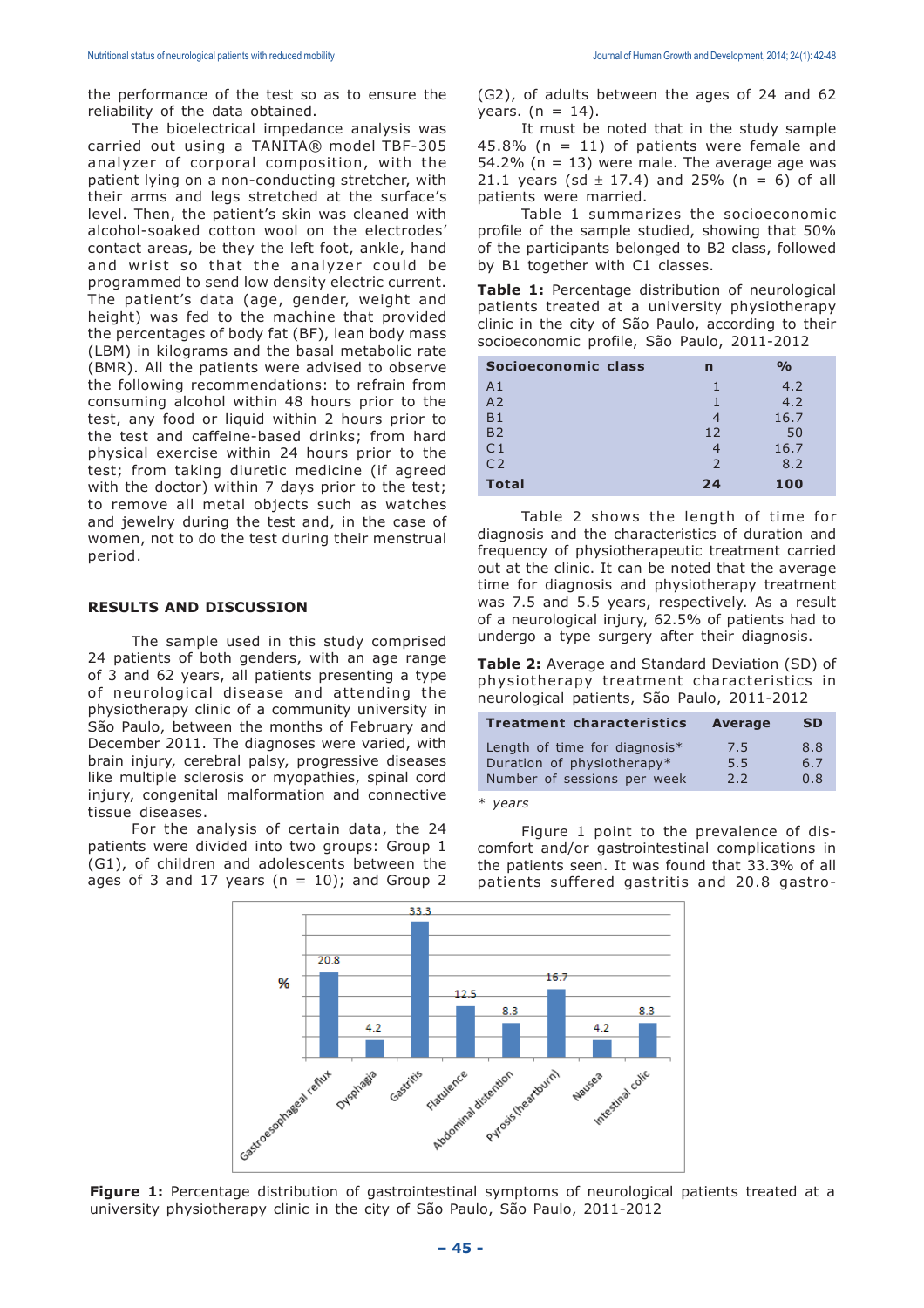esophageal reflux. These findings coincide with those in the medical literature, which claim that the presence of these gastrointestinal symptoms affect mainly patients with spinal cord injury, due to the need of surgeries, use of nasogastric tubes, as well as to the prevalence of parasympathetic tonus<sup>25,26</sup>, though the same symptoms may be present in patients with other neurological diagnoses.

It is important to mention that such complications cause discomfort in the patient and can affect directly their nutritional status, since

frequent changes in diet are necessary to avoid or lessen the symptoms<sup>27</sup>.

Table 3 shows data of two cases of malnourishment in children and adolescents (G1) and a high percentage of overweight and obesity in adult patients (G2). As to cardiovascular risks, based on waist circumference in all age ranges, especially in adults, the presence of risk was observed. Nevertheless, this observation must be treated with caution, as circumference was measured while patients were lying, a position in which an error may have been incurred during execution.

|  | <b>Table 3.</b> Percentage distribution according to the classification of the nutritional status of neurological |  |  |  |  |  |
|--|-------------------------------------------------------------------------------------------------------------------|--|--|--|--|--|
|  | patients through anthropometric indexes, São Paulo, 2011-2012.                                                    |  |  |  |  |  |

|                              | <b>Children and Adolescents</b> | <b>Adults</b>            |             |               |
|------------------------------|---------------------------------|--------------------------|-------------|---------------|
|                              | n                               | $\frac{6}{6}$            | $\mathbf n$ | $\frac{0}{0}$ |
| <b>BMI</b>                   |                                 |                          |             |               |
| Malnutrition <sup>a</sup>    | C,                              | 20                       |             | 7.1           |
| Eutrophy <sup>b</sup>        | 8                               | 80                       | 9           | 64.3          |
| Overweight <sup>c</sup>      |                                 | $\overline{\phantom{a}}$ |             | 7.1           |
| Class I Obesity <sup>d</sup> |                                 | $\overline{\phantom{0}}$ |             | 21.4          |
| <b>WC</b>                    |                                 |                          |             |               |
| No risk <sup>e</sup>         |                                 | 70                       | 6           | 42.9          |
| Moderate risk <sup>f</sup>   | 3                               | 30                       | 3           | 21.4          |
| High risk <sup>g</sup>       |                                 | $\overline{\phantom{0}}$ |             | 35.7          |

*a refers to BMI below the 5th percentile in children and adolescents, and below 18.5 kg/m2 in adults.*

*b refers to BMI between the 5th and 85th percentile in children and adolescents, and between 18.5 and 24.9 kg/m2 in adults.*

*c refers to BMI between the 85th and the 95th percentile in children and adolescents, and between 25 and 29.9kg/m2 in adults.*

*d refers to BMI above the 95th percentile in children and adolescents, and between 30 and 34.9 kg/m2 in adults.*

*e refers to WC below the 80th percentile in children and adolescents, and below 80 cm in adult women and below 94 cm in adult men.*

*f refers to WC above the 80th percentile in children and adolescents, and above 80 cm in adult women and above 94 cm in adult men.*

*g refers to WC above 88 cm in adult women and above 102 cm in adult men; there are no reference values for children and adolescents.*

Countless studies 18,28,29 have noted the prevalence of overweight and obesity, based on BMI, in patients with neurological injury, although some writers point out that BMI is little sensible to evaluate obesity in this group of population. This is because, due to physical inactivity, these patients are prone to show high percentages of body fat with high risks of metabolic diseases and therefore health complications<sup>30</sup>.

Currently, there is no BMI optimal cut off points to diagnose the nutritional status of neurological patients, since BMI is a tool made to evaluate individuals in good health conditions<sup>15</sup>. That is why the use of bioelectrical impedance analysis can be considered a more precise method to aid in the analysis of body composition.

Table 4 shows data on body composition and basal metabolic rate (BMR) of neurological

**Table 4.** Average of variables reviewed by bioelectrical impedance analysis, based on the age group and nutritional status of neurological patients treated at a physiotherapy clinic of a private university in the city of São Paulo, São Paulo, 2011-2012.

|                               | <b>BMR</b><br>(kcal/day) | LBM(kq)<br>(kg)          | Water<br>(liters)        | Water<br>(9/6) | Fat<br>(kg)              | Fat<br>( %) |  |  |  |
|-------------------------------|--------------------------|--------------------------|--------------------------|----------------|--------------------------|-------------|--|--|--|
| Children and Adolescents (G1) |                          |                          |                          |                |                          |             |  |  |  |
| Malnutrition                  | 307.5                    | 10.1                     | 7.1                      | 69.9           | 1.2                      | 7.5         |  |  |  |
| Eutrophy                      | 540.5                    | 17.8                     | 13.6                     | 80.6           | 6.6                      | 21.7        |  |  |  |
| Overweight                    | $\sim$                   | ٠                        | $\overline{\phantom{a}}$ | ۰              | $\overline{\phantom{a}}$ |             |  |  |  |
| Class I Obesity               |                          | $\overline{\phantom{a}}$ |                          | -              | -                        |             |  |  |  |
| Adults and the Elderly (G2)   |                          |                          |                          |                |                          |             |  |  |  |
| <b>Malnutrition</b>           | 1310.0                   | 48.3                     | 36.9                     | 76.6           | 6.7                      | 12.2        |  |  |  |
| Eutrophy                      | 1506.1                   | 49.6                     | 35.4                     | 71.9           | 16.4                     | 24.4        |  |  |  |
| Overweight                    | 2045.5                   | 59.2                     | 45.1                     | 76.1           | 15.0                     | 20.7        |  |  |  |
| Class I Obesity 1745.7        |                          | 57.4                     | 39.2                     | 68.1           | 37.3                     | 39.8        |  |  |  |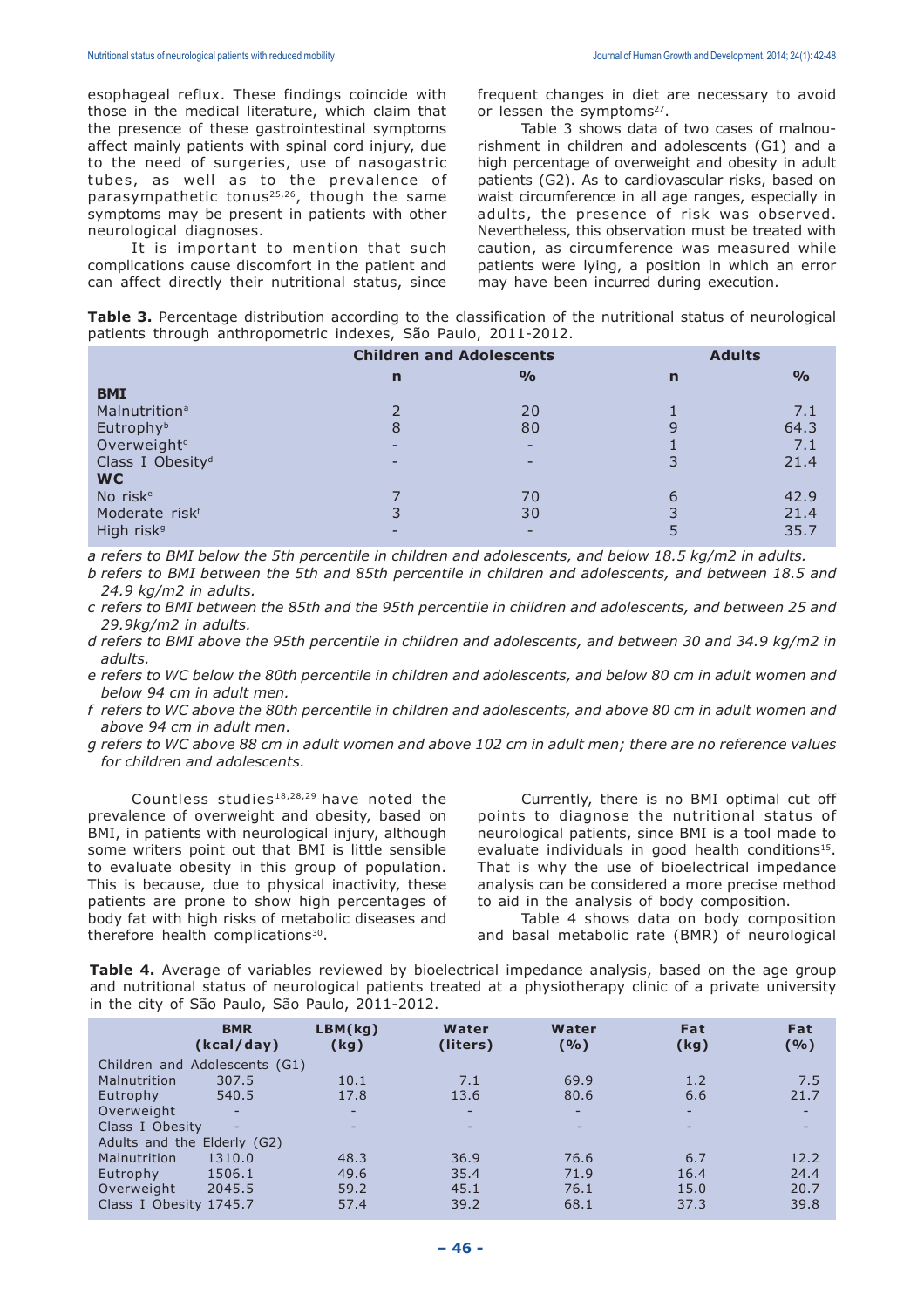patients in this study, through bioelectrical impedance analysis according to their nutritional state. The result bear relationship with those expected in healthy individuals, since in states of malnourishment, BMR is low. The physiological explanation for this resides in the fact that the body starts to save energy in an effort to preserve the wellbeing of all vital organs and tissues. The reverse occurs in the case of obesity, characterized by the increase in body mass (both, fat mass and lean body mass) and, as a result, an increase in the daily basal caloric needs. It was interesting to find out that contrary to such claim, average BMR of overweight patients was higher than the average BMR in obese patients. This can be explained by the small sample size: 1 overweight patient and 3 obese patients, which prevents a more convincing explanation.

The data provided by the bioelectrical impedance test are only descriptive, due to the

## **REFERENCES**

- 1. Greve JMD. Reabilitação na lesão da medula espinhal. Rev Med. 1999;78(2):276-86.
- 2. Reming VM, Weeden A. Tratamento Clínico Nutricional para Distúrbios Neurológicos. In: Mahan LK, Escott-Stump S. Krause: Alimentos, Nutrição e Dietoterapia. 11ª ed. São Paulo: Roca; 2005. p.623-955.
- 3. Stevenson RD. Use of segmental measures to estimate stature in children with cerebral palsy. Arch Pediatr Adolesc Med. 1995;149:658-62.
- 4. Weisstaub G, Durán CC, Mujica JF, Briones C. Nutrición en el niño con daño neurológico. Rev Chil Pediatr. 1996;67(3):130-35.
- 5. Kuperminc MN, Stevenson RD. Growth and nutrition disorders in children with cerebral palsy. Dev Disabil Res Rev. 2008;14:137-46.
- 6. Rede Sarah De Hospitais De Reabilitação. Disponível em http://www.sarah.br/. Acesso em 23 de novembro de 2013..
- 7. Engler TMNM, Farage L, Mello PA. Constipação intestinal em pacientes admitidos em programa de reabilitação neurológica. Acta Paul Enferm. 2011;24(6):804-09.
- 8. Rodriguez TN, Rocha ECV, Zanandréa EF. Síndrome da obstipação intestinal. Rev Bras Med. 2004;61(4):174-80.
- 9. Cardozo-Gonzales RI, Villa TCS, Calin MHL. O processo da assistência ao paciente com lesão medular: gerenciamento de um caso como estratégia de organização da alta hospitalar. Medicina. 2001;34(1):325-33.
- 10. Brandão CMA, Vieira JGH. Fatores envolvidos no pico de massa óssea. Arq Bras Endocrinol Metab. 1999;43(6):401-08.
- 11. Ryan AS, Ivey FM, Hurlubut DE, Martel GF, Lemmer JT, Sorkin JD. et al. Regional bone mineral density after resistive training in young and older men and women. Scand J Med Sci Sports. 2004;14(1):16-23.
- 12. Bell KL, Boyd RN, Tweedy SM, Weir KA, Stevenson RD, Davies PS. A prospective, longitudinal study of growth, nutrition and

shortage of validated reference values in literature to classify the body composition of neurological patients. However, the data from the bioelectrical impedance test described in this study are pioneer and can corroborate the elaboration of future reference values for the adequate body composition of these patients.

# **CONCLUSION**

We can conclude, based on the data collected, that there are several complications in these patients in relation to nutritional status, and the adult group had a higher prevalence of obesity and consequently a higher percentage of body fat. These results point to the peculiarities of this population, which needs constant review and guidance to increase their wellbeing and quality of life.

sedentary behaviour in young children with cerebral palsy. BMC Public Health. 2010;10(1):179.

- 13. Waitzberg DL, Ferrini MT. Exame Físico e Antropometria. In: Waitzberg DL. Nutrição Oral, Enteral e Parenteral na Prática Clínica. 3ª ed. São Paulo: Atheneu; 2001. p.255-78.
- 14. Anjos LA, Warhlich V. Avaliação Antropométrica: In: Taddei JA, Lang RMF, Longo-Silva G, Toloni MHA. Nutrição em Saúde Pública. Rio de Janeiro: Rubio; 2011. p.55- 72.
- 15. WHO (World Health Organization). Child Growth Standards (2007). Disponível em http://www.who.int/childgrowth/standards/ en/. Acesso em 23 de novembro de 2013.
- 16. Buchholz AC, Bugaresti JM. A review of body mass index and waist circumference as markers of obesity and coronary heart disease risk in persons with chronic spinal cord injury. Spinal Cord. 2005;43(1):513-18.
- 17. WHO (World Health Organization). Obesity Preventing and Managing the Global Epidemic. Report of a WHO Consultation. Geneva; 1998.
- 18. Spungen AM, Adkins RH, Stewart CA, Wang J, Pierson RN, Waters, RL. et al. Factors influencing body composition in persons with spinal cord injury: a cross-sectional study. J Appl Physiol. 2003;95(6):2398-407.
- 19. Rezende F, Rosado L, Franceschinni S, Rosado G, Ribeiro R, Marins JCB. Revisão crítica dos métodos disponíveis para avaliar a composição corporal em grandes estudos populacionais e clínicos. Arch Latinoamer Nutr. 2007;57(4):327-34.
- 20. ABEP Associação Brasileira de Empresas de Pesquisa, 2010. Disponível em http:// www.abep.org/novo/FileGenerate.ashx?id =252. Acesso em 23 de novembro de 2013.
- 21. Kwok T, Whitelaw MN. The use of armspan in nutritional assessment of the elderly. J Am Geriatr Soc. 1991;39(1):492-96.
- 22. Taylor RW, Jones IE, Williams SM, Goulding A. Evaluation of waist circumference, waist-to-